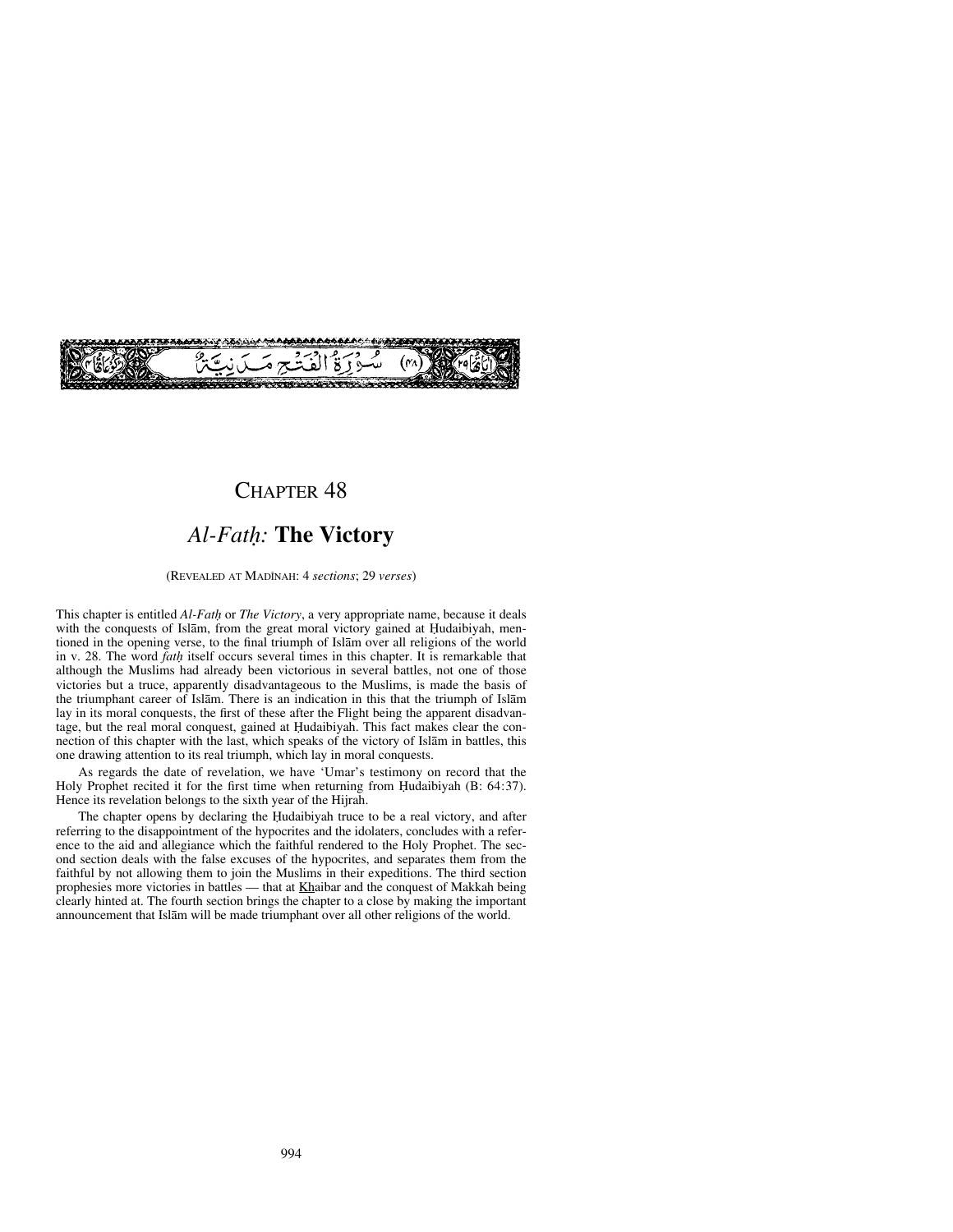#### SECTION 1: **Hudaibiyah Truce was a Victory**

In the name of Allåh, the Beneficent, the Merciful.

**1** Surely We have granted thee a clear victory,*<sup>a</sup>*

**2** That Allåh may cover for thee thy (alleged) shortcomings in the past and those to come,*<sup>a</sup>* and complete His

2*a.* For *ghafr* meaning *covering* or *protecting*, see 2:286*a*. The word *dhanbi-ka* occurring here has been misunderstood as meaning *thy sin*. In the first place *dhanb* means any *shortcoming*, not necessarily a *sin*; see 3:11*a*. Secondly, the Prophet never committed a sin and his *istighfår* meant the asking of Divine protection against the commission of sins; see 40:55*a*. Even before he was raised to the dignity of prophethood, he was known in Arabia as *al-Amßn* or the faithful one. *Dhanbi-ka* therefore here means not *the sin committed by thee* but *the sin committed against thee*, or *the shortcomings attributed to thee*, as *ithmß* in 5:29 means *not the sin committed by me* but *the sin committed against me*, for which see 5:29*a*. Other examples of a similar use of *i˙åfah* are met with in the Holy Qur'ån. For instance, see 6:22, where *shurakå'u-kum* does not mean *your partners* but *the partners set up by you*, and in 16:27 *shurakå'ß* does not mean *My partners* but *the partners which you set up with Me*. The *i˙åfah* in *dhanbi-ka* carries a similar significance, and the word means *thy alleged shortcomings*. It is only in this sense that we can speak of *sins in the past* and those *to come*. These were the shortcomings attributed to the Prophet by his enemies, by those who were contemporaneous with him and those who were yet to come after him. Notwithstanding the fact that the Prophet was respected throughout Arabia for his righteousness and truthfulness before he laid claim to prophethood, the twenty years of opposition to the Truth which he brought had poisoned the minds of the Arabs to such an extent that they now drew a very dark picture of him, heaping all kinds of abuses on him. Their poets now indulged in vituperating him,

بِسُواللهِ الرَّحْمٰنِ الرَّحِيْمِيِّ إِنَّا فَتَخْنَا لَكَ نَتْكًا مُّبِيُنَّانٌ لِّيَخْفِرَ لَكَ اللَّهُ مَا تَقَلَّمَ مِنْ ذَنِّيكَ دَمَاتَآخَرَ دَيْتِعَ بِنِيَتِيَةً عَلَيْكَ

<sup>1</sup>*a*. The victory referred to is that gained by the truce at Hudaibiyah in 6 A.H. (B.  $64:37$ ). The fact that there was no actual fighting at Hudaibiyah has led many to think that the words contain a prophecy about the conquest of Makkah, which, however, is referred to later on in the third section of this chapter. The truce at Hudaibiyah was surely a real victory for the Muslims, because it opened the way for the propagation of Islåm among the disbelievers, and by putting a stop to hostilities gave the opponents an occasion to ponder over the merits of the religion against which they had hitherto struggled in vain on the field of battle. As a result of this truce large numbers came over to Islåm, and the words are thus prophetical, and their truth was demonstrated long after their revelation. It may be added here that 'Umar had some misgivings as to the good of the truce concluded at Hudaibiyah; he thought that the truce was not honourable for the Muslims, for the conditions to which they yielded were disadvantageous to them. One of the conditions of the truce was that, if anyone from among the Makkans came over to the Holy Prophet, he would return him to the Quraish, though he were a Muslim, while the Quraish were not bound to return anyone who deserted the Prophet and joined the Quraish. The Muslims felt it very hard that one of their brethren should be returned to suffer persecution at the hands of the disbelievers; but, as the Quraish refused to make a truce unless this condition was included, the Holy Prophet accepted it. Immediately afterwards Divine revelation dispelled all those misgivings, and declared the truce to be a great victory leading to glorious results, as it actually proved to be.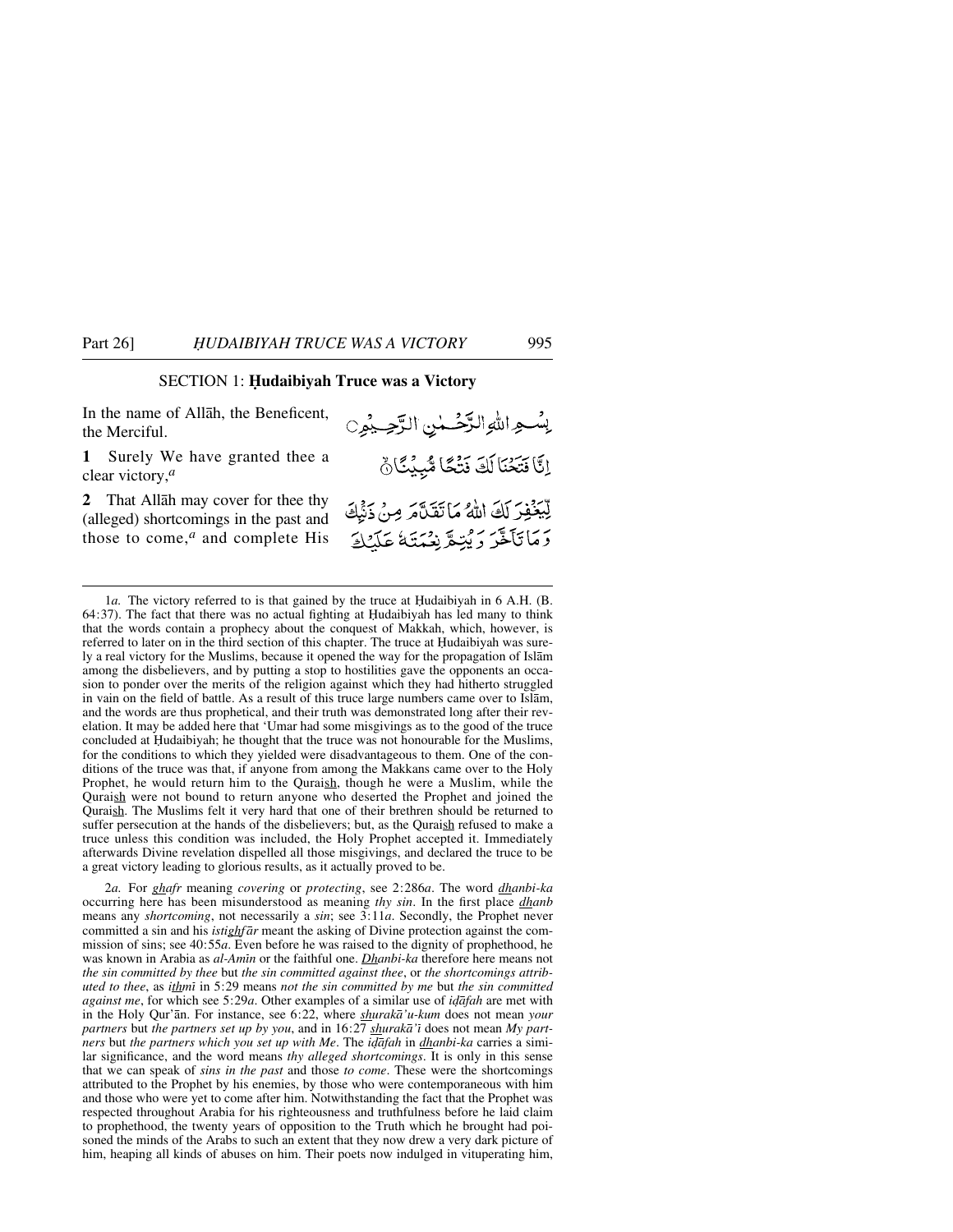favour to thee and guide thee on a right path,*<sup>b</sup>*

**3** And that Allåh might help thee with a mighty help.*<sup>a</sup>*

**4** He it is Who sent down tranquillity into the hearts of the believers that they might add faith to their faith. And Allåh's are the hosts of the heavens and the earth, and Allåh is ever Knowing, Wise —

**5** That He may cause the believing men and the believing women to enter Gardens wherein flow rivers to abide therein and remove from them their evil. And that is a grand achievement with Allåh,

**6** And (that) He may chastise the hypocritical men and the hypocritical women, and the polytheistic men and the polytheistic women, the entertainers of evil thoughts about Allåh. On them is the evil turn, and Allåh is وَيَنْصُرَكَ اللَّهُ نَصْرًا عَزِيْزًا

هُوَ الَّذِيَّ آَنْزَلَ السَّكِيْنَةَ فِي قُلُوْبِ الْمُؤْمِنِيِّنَ لِيَزْدَادُوْٓالِيْكَانَّ) مَّكَّمَّ اِيْمَانِهِمْ وَلِلْهِجُنُوْ السَّلْوٰتِ وَ الْأَسْرَضِ وَكَانَ اللَّهُ عَلِيْنَا حَكَيْمًا ثَ لَّيُكْتَخِلَ الْمُؤْمِنِينَ وَالْمُؤْمِنِٰتِ حَا تَجْرِيُّ مِنْ تَحْتِهَا الْأَذْفَهْ مِنْلِدِينَ ذِمْمَا وَيْكَفِّرْ عَنْهُمْ سَيِّأَتِهِ مِحْرَكَانَ ذَاكَ عِنْكَ اللَّهِ فَوْتَمَا عَظِيْمًا ﴾

وَيَعَنِّبَ الْمُنْفِقِينَ وَالْمُنْفِقْتِ وَ الْمُشْرِكِينَ وَ الْمُشْرِكْتِ الظَّاتِينَ بِاللَّهِ ظَنَّ السَّدَءُ عَلَيْهِمْ دَايِرَةُ السَّدَءِ وَغَضِبَ اللَّهُ عَلَيْهِمْ وَلَعَنَّهُمْ وَأَعَلَّ

2*b.* The *completion of favours* was accomplished by the spread of Islåm, and the *guiding on the right path* signified the right way to success.

وَيَهْدِينَكَ صِرَاطًا مُّسْتَقِنْهَا ۚ

thus poisoning the minds of the masses. The battles that were now being fought had, further, made it impossible for the Muslims to present a true picture of Islåm to the Arabs. After several years of conflict, the Hudaibiyah truce brought about a change in the relations of the two parties and the truth about the Prophet now began to dawn on their minds. They now saw that the Prophet was not the man of terror as their leaders had pictured to them. They saw the great transformation which he had wrought and the life which he had infused into a dead nation. It was in this sense that God covered the shortcomings and failures which his opponents attributed to him. Their effect on the public mind was removed by the Hudaibiyah truce, which gave his enemies an occasion to ponder over the beauties of Islåm. In the words *those to come*, there is a reference to the latter-day carpings of the enemies of Islåm. As already stated, this chapter deals not only with the immediate triumph of Islåm, but prophesies also its ultimate triumph in the whole world (v. 28). Hence there is a promise here that not only would those misunderstandings which already existed be corrected, but even those *that remained behind* and would be spread at a later date by the enemies of Islåm, would also be dispelled, and Islåm would thus shine in its full lustre not only in Arabia but in the whole world.

<sup>3</sup>*a.* Large numbers becoming converts to Islåm proved a mighty help in its cause. While proceeding to Hudaibiyah the Holy Prophet was accompanied by 1,500 men; two years later, when advancing on Makkah, 10,000 men marched under his banner, which shows how fast Islām spread after the Hudaibiyah truce.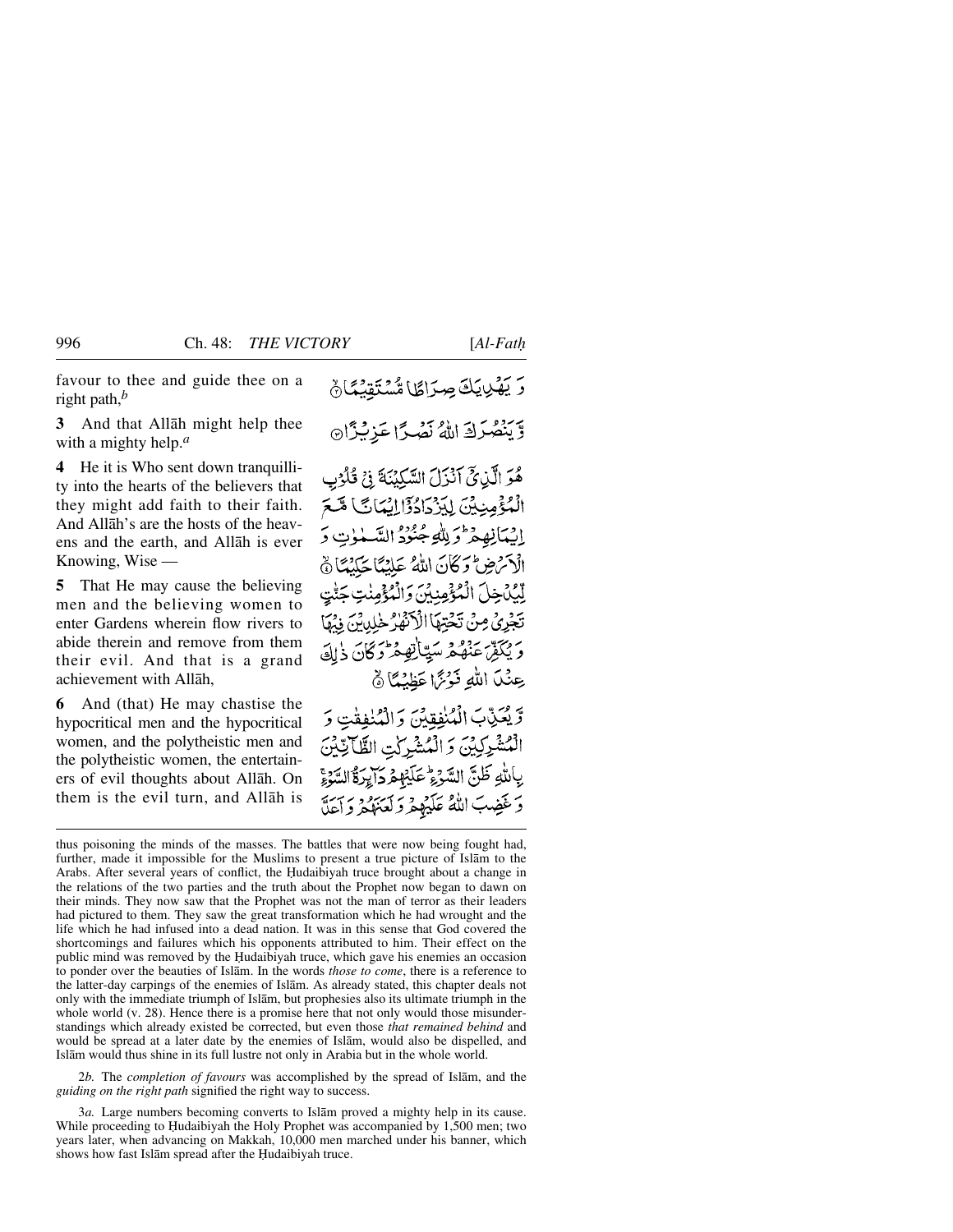wroth with them and has cursed them and prepared hell for them; and evil is the resort.

**7** And Allåh's are the hosts of the heavens and the earth; and Allåh is ever Mighty, Wise.

**8** Surely We have sent thee as a witness and as a bearer of good news and as a warner,

**9** That you may believe in Allåh and His Messenger and may aid him and revere him. And (that) you may declare His glory, morning and evening.

**10** Those who swear allegiance to thee do but swear allegiance to Allåh. The hand of Allåh is above their hands. So whoever breaks (his faith), he breaks it only to his soul's injury. And whoever fulfils his covenant with Allåh, He will grant him a mighty reward.*<sup>a</sup>*

### SECTION 2: **The Defaulters**

**11** Those of the dwellers of the desert who lagged behind will say to آَوْنَى بِيمَا عَٰهَدَا عَلَيْهُ اللَّهَ نَسَيُؤُنِّيَٰ بِهِ آخَرًا عَظِنْتَانَ

لَّهُمْ جَهَنَّعَ وَسَاءَتْ مَصِيْرًا ۞

وَلِلَّهِ جُنُوُدُ السَّنْوٰتِ وَالْكُرَضِ رَكَانَ اللهُ عَزِيْزًاحَكِيْمًا @

إِنَّبَآَ آَسُ سَلَّنَكَ شَاهِدًا وَ مُبَشَّرًا

لِتْتُؤْمِنُوْا بِإِلَٰلَٰهِ وَيَ مُدْدِلِهِ وَ نُعِيزُ دُوَدُ د فُتُوَفِّرُوهُ وَ تَسَيَّحُوهُ بِكُنَّةٍ مَنْ

اِنَّ الَّذِيْنَ يُبَايِعُونَكَ اِنَّمَايُبَايِعُونَ

اللَّهَ يَكَ اللَّهِ فَوْقَ آيْكِيْبُهِمْ ۚ وَ تَّكَتَ فَإِنَّمَا يَنْكُثُّ عَلَى نَفْسِهِ ۚ وَمَ

وَّتَىٰ بِكِرَادُ

وَّ أَصِبُ\$ْ @

سيفول لَكَ الْمُخَلَّفُونَ مِنَ الْإِخْرَابِ شَغَلْتُنَأَ آمَوَانُنَا وَ آهْلُؤُنَا فَاسْتَغْفِرْنَيْ ۚ

<sup>10</sup>*a.* The swearing of allegiance referred to here took place before the truce was concluded. The Holy Prophet had started with his men with the object of performing a pilgrimage, but when he reached Hudaibiyah, the Makkans opposed his entry into Makkah. Thereupon the companions of the Holy Prophet swore allegiance to him (under a tree as stated in v. 18), that they would defend him at all costs and die fighting at his side (B. 64:37). The necessity for this seems to have arisen from the fact that the Quraish advanced to fight the Muslims, who were unprepared for war.

It may be noted here that the companions of the Holy Prophet swore allegiance to him twice at Makkah before the Flight — the swearers being in both cases the citizens of Madinah. Both these are known by the name of *Bai'at al-'Aqabah*. On the first occasion twelve men only were present, and the swearing of their allegiance implied only their belief in the truth of Islåm, the promise given being: "We will not serve anyone but Allåh; we will not steal; we will not commit adultery; we will not kill our children; we will not slander, and we will not disobey the Prophet in anything that is right" (B. 2:10). The second pledge at 'Aqabah, which came a year later, was given by seventy-three Madinites, including two women, who undertook to defend the Holy Prophet, "as we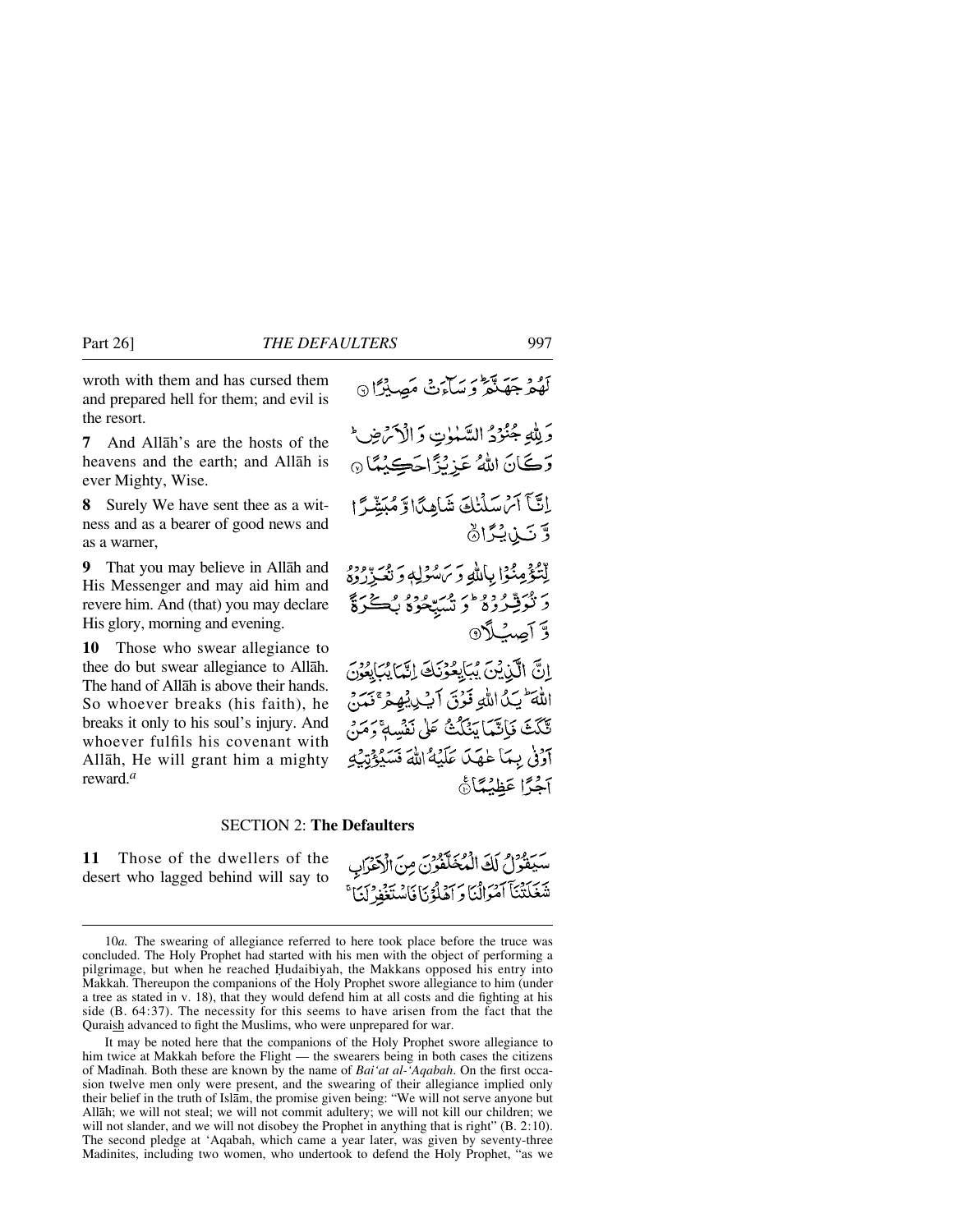thee:*<sup>a</sup>* Our property and our families kept us busy, so ask forgiveness for us. They say with their tongues what is not in their hearts. Say: Then who can control aught for you from Allåh, if He intends to do you harm or if He intends to do you good. Nay, Allåh is

**12** Nay, you thought that the Messenger and the believers would never return to their families,*<sup>a</sup>* and that was made fair-seeming in your hearts, and you thought an evil thought, and you are a people doomed to perish.

ever Aware of what you do.

**13** And whoever believes not in Allåh and His Messenger — then surely We have prepared burning Fire for the disbelievers.

**14** And Allåh's is the kingdom of the heavens and the earth. He forgives whom He pleases and chastises whom He pleases. And Allåh is ever Forgiving, Merciful.

**15** Those who lagged behind will say, when you set forth to acquire gains: Allow us to follow you. They desire to change the word of Allåh. Say: You shall not follow us. Thus did Allåh say before.*<sup>a</sup>* But they will say:

يَقُوْلُوْنَ بِٱلْسِنَتِهِمْ مِّا لَيْسَ فِيْ قُلُوُبِهِمْ ۚ قُلْ تَمَنْ يَّمُلِكُ لَكُمْ مِنَ اللَّهِ شَيْئًا إِنْ آمَادَ بِكُمْ ضَرًّا آدْ آيَادَ بِكُمْ نَفْعًا أَبَيْلُ كَانَ اللَّهُ يِّمَا تَعْمَلُونَ خَبِيْرًا ﴾

بَلْ طَنْنَتُمْ آنَ لَّنَ يَّنۡقَلِبَ الرَّسُرُلُ وَالْمُؤْمِنُونَ إِلَى آَهْلِيْهِمْ أَبِدًا وَّرْبِيِّنَ دْلِكَ فِيْ قُلُوْبِكُمْ وَكَانِبِهِ وَهُوَاسٍ السَّوَءِ ۖ دَڪنُنگُو قودُگا ٻُڻِ نَ هَ دَ مَنْ لَمْ يُؤْمِنْ بِاللَّهِ دَرَسُوْلِهِ فَإِنَّا -<br>اعْتَدْنَا لِلْكَلْفِرِيْنَ سَعِيْرًا

وَبِلْهِ مُلْكُ السَّمْوٰتِ وَالْأَرْضِ لِمَغْفِرُ لِمَنْ يَتَبَاءُ وَ يُعَذِّبُ مَنْ يَتَنَاءُ وَ كَانَ اللهُ عَفُوْتِهَا دَّجِيْتَهَا®

سَيَقُوْلُ الْمُحَلَّفُونَ إِذَا انْطَلَقْتُوْلِلْ يَخَانِعَ لِتَأْخُذُوهَا ذَرُوْنَا نَتَبَعَكُمْ يُرِيْدُونَ آنَ يُّبِّدِيْدُوْاكَلِمَ اللَّهِ تُلْ لَنْ تَتَّبِعُوْنَا كَنْ لِكُمْ قَالَ اللَّهُ مدح قبيل فسدهوم سردسوم ووراد

defend our own backs". The third occasion on which an oath of allegiance was taken was the Hudaibiyah, and this is known as the *Bai'at al-ridwan* (see v. 18). Women swore allegiance on one occasion, for which see 60:12*a*.

11*a*. The reference is to those who lagged behind in the Hudaibiyah expedition.

12*a.* Even as late as the sixth year of the Hijrah the Muslims were so weak, as compared with their enemies, that whenever they had to go into the field, the weak-hearted thought that the Muslims were going into the very jaws of death.

15*a.* The reference here is not to 9:83, which is a much later revelation. It appears that an order similar to that contained in 9:83 was given by the Holy Prophet to the laggards on the occasion of Hudaibiyah.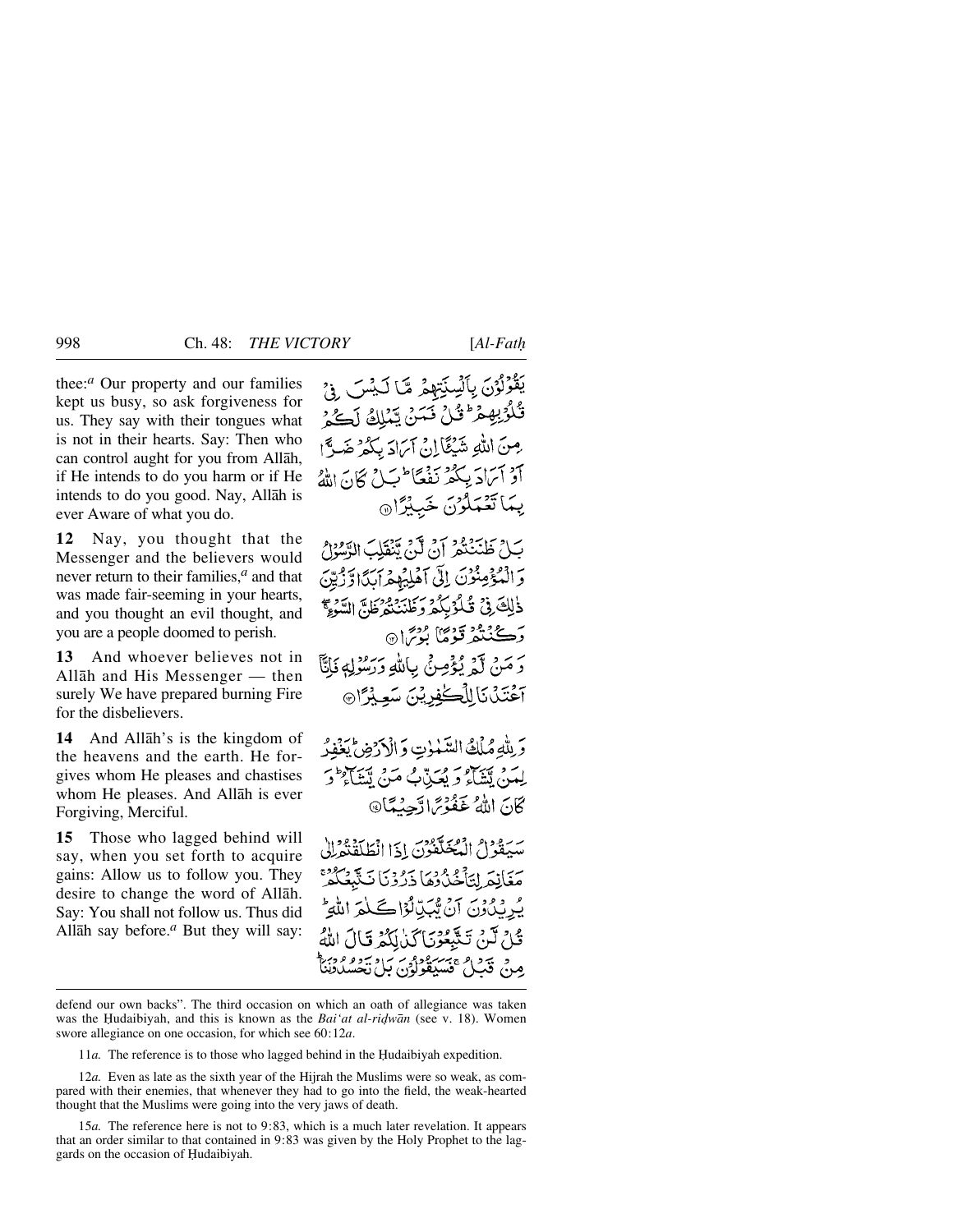Nay, you are jealous of us. Nay, they understand not but a little.

**16** Say to those of the dwellers of the desert who lagged behind: You will soon be called against a people of mighty prowess to fight against them until they submit. Then if you obey, Allåh will grant you a good reward; but, if you turn back as you turned back before, He will chastise you with a painful chastisement.*<sup>a</sup>*

**17** There is no blame on the blind, nor is there blame on the lame, nor is there blame on the sick. And whoever obeys Allåh and His Messenger, He will cause him to enter Gardens wherein flow rivers. And whoever turns back, He will chastise him with a painful chastisement.

بَلِّ كَانُوْالَا يَفْقَهُّوْنَ اِلَّا تَلِيُلًا

قُلْ لِلْمُخَلَّفِيْنَ مِنَ الْأَعْرَابِ سَتَيْكَ عَذْنَ إِلَى قَوْمِهِ أُولِيْ بِأَمِنٍ شَدِيبِيْلِ تُقَاتِلُوْنَهُمْ أَوْ يُسْلِمُوْنَ ۚ فَإِنْ تُطِيَعُوْا يُؤْتِكُمُ اللَّهُ آَجُرًا حَسَنًا وَإِنْ تَتَوَلَّوْا كَيْمَا تَوَلَّكَ يُوْمٍ قِينٍ قَدَلَ بِعَيْدِنِ مِنْ يَوْمِ عَذَابًا آلِيُمَّا® لَيْسَ عَلَى الْأَعْلَى حَرَجٌ وَلَا عَلَى الْكَفْرَجِ حَرَجٌ وَّلَا عَلَى الْبَدِيْضِ حَرَيْحُ وَحَنَّى يَبْطِعِ اللَّهَ وَ يَ سُوْلَهُ يُكْخِلُهُ جَنّْتٍ تَجْرِيُ مِنْ تَحْتِ

الْأَنْفَٰذُ وَمَنْ يَتَوَلَّ يُعَذِّبُهُ عَذَا

#### SECTION 3: **More Victories for Islåm**

**18** Allåh indeed was well pleased with the believers, when they swore allegiance to thee under the tree,*<sup>a</sup>* and He knew what was in their hearts, so He sent down tranquillity on them and rewarded them with a near victory,*<sup>b</sup>*

لَقَلْ رَضِيَ اللَّهُ عَنِ الْمُؤْمِنِيِّينَ إِذْ يْبَايِعُرْنَكَ تَحْتَ الشَّجَرَةِ فَعَلِمَ مَا فِيْ قُلُوْبِهِمْ يَأْنُزَلَ السَّكِنُنَةَ عَلَيْهِمْ دَآتَآبَهُمْ فَتْحًا قَدِيْنَاهُمْ

18*b.* The near victory prophesied here was obtained at *Khaibar*, soon after the return from Hudaibiyah.

<sup>16</sup>*a.* The power of the Makkan enemy was now broken, as was proved by the advance on Makkah two years later. Hence, the defaulters are told that they would be called on to join the forces of Islåm against another powerful enemy. This appears to be a reference to the wars against the Roman and Persian empires in the time of the early Caliphs, again referred to in v. 21.

<sup>18</sup>*a*. It should be noted that the 1,500 men who swore allegiance at Hudaibiyah are here declared to be those with whom Allåh is well pleased. These words should set at rest the doubts of the adherents of a great schism in Islåm as to the sincerity of the companions of the Holy Prophet. The Prophet was sitting under a tree when allegiance was sworn to him at Ḥudaibiyah (B. 65:xlviii, 5).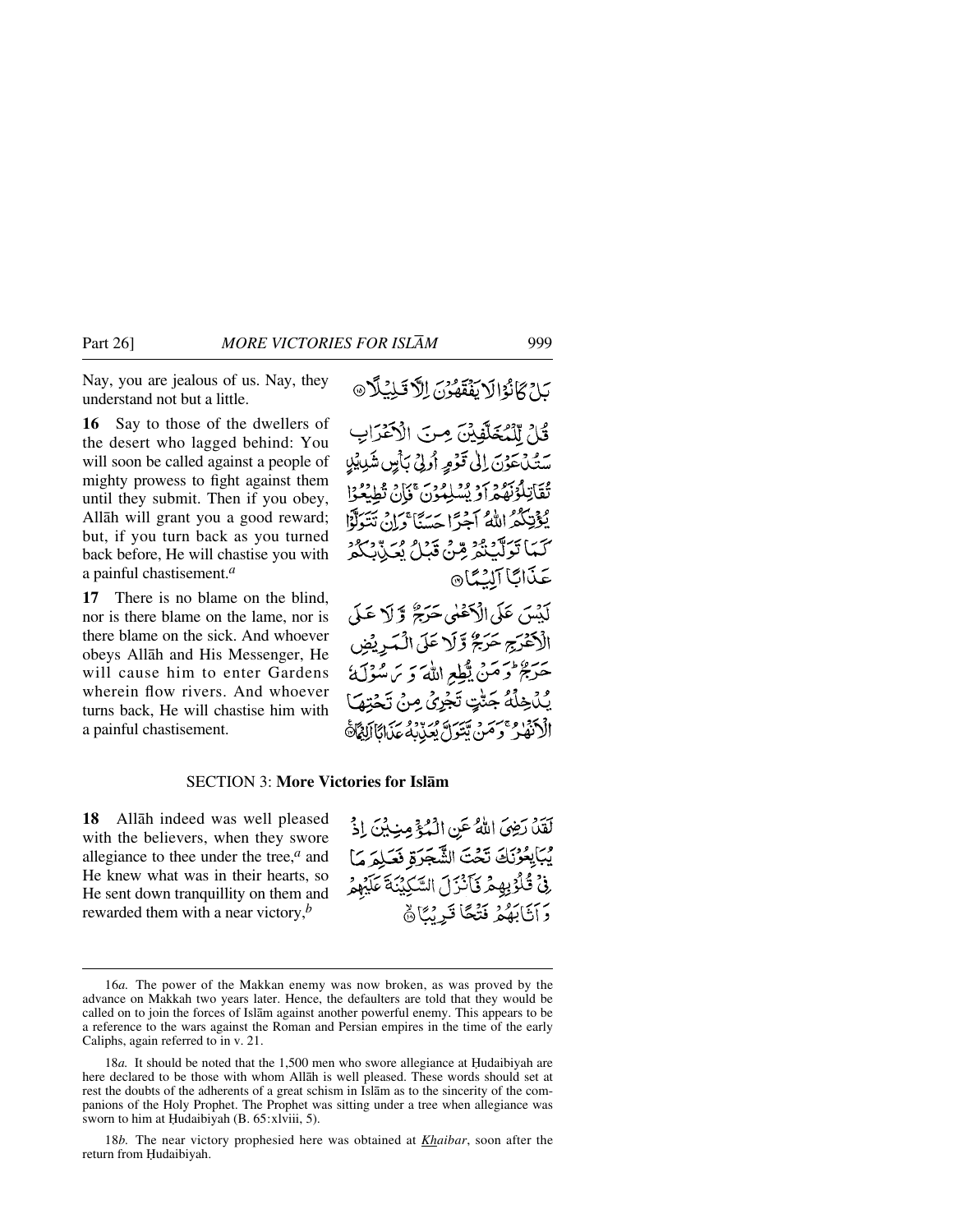**19** And many gains which they will acquire. And Allåh is ever Mighty, Wise.*<sup>a</sup>*

**20** Allåh promised you many gains which you will acquire, then He hastened this on for you, and held back the hands of men from you; and that it may be a sign for the believers and that He may guide you on a right path,*<sup>a</sup>*

**21** And others which you have not yet been able to achieve — Allåh has surely encompassed them. And Allåh is ever Powerful over all things.*<sup>a</sup>*

**22** And if those who disbelieve fight with you, they will certainly turn (their) backs, then they will find no protector nor helper.

**23** (Such has been) the course of Allåh that has run before, and thou wilt not find a change in Allåh's course.

**24** And He it is Who held back their hands from you and your hands from them in the valley of Makkah after He had given you victory over them. And Allåh is ever Seer of what you do.*<sup>a</sup>*

وستانعَه كَثِيْبِرْةً يَا مُحْدُدُنِهَا وَكَانَ اللهُ عَزِيْزًا حَڪِيْعًا ۞ بەيرىدە<br>وعىياكىر الله مغانىركتەردى ئاخنادىي فَعَجَّلَ لَکُمْ هٰذِهِ وَكَے مِّنَّ آينِدِيَ التَّامِينِ عَنْكُمْ ۚ وَلِتَكُوْنَ إِنَّةً لِّلْمُؤْمِنُونَ وَ بِفَيْدِيَكُمْ صِرَاطًا مُّسْتَقِيَّعًا وَّ أَخْرُى لَمْهُ تَقْبِهِ ثُمَّ أَعَلَيْهَا قَبْيَ آجَاطَ اللَّهُ بِهَا ۖ وَكَانَ اللَّهُ عَلَى كُلِّ نَنْهَمْ وِ قَدِينَوْلَهِ، دِ لَوْ فَتَلَكَّفُوا الَّذِينَ كَفَرُوا لَوَلَّوْاالْآدَيْكَ نْكُرَّلَا يَجِدُّوْنَ وَلِيًّا وَلَا نَصِيْرًا ۞ سُنَّةَ اللهِ الَّذِي قَدْ خَلَتْ مِنْ قَبْلُ ۚ وَلَنْ تَجِدَلِسُنَّةِ اللَّهِ تَبُلِيَٰلَا®

.<br>وَهُوَالَّذِي كُفَّ أَيُّلِ يَهُمْ عَنْكُمْ وَ أَكْبِيلِيكُمْ عَنْهُمْ بِبَطْنٍ مَكَّةً مِنْيَ بَعْدِ آنْ آظْفَرَكْمْ عَلَيْهِمْ وَكَانَ اللهُ بِيمَاتِعْتِمَلُونَ بِصَلِيْرًا۞

21*a.* This reference is to the great Muslim conquests under the successors of the Holy Prophet. The vanquishment of the enemy is plainly spoken of in the next verse.

24*a*. This is again a reference to the Hudaibiyah truce. Thrice already had the disbelievers attacked Madinah with very strong forces to crush Islam, and the Muslims had repulsed them every time, inflicting severe loss on them. This is referred to in the words, *after He had given you victory over them*. Yet they offered terms which were humiliating to the Muslims and the Prophet accepted them to avoid bloodshed, so deeply did he

<sup>19</sup>*a.* These *many gains* predict the later conquests of the Muslims, beginning with the conquest of Makkah which made the Muslims masters of Arabia, and then extending to other countries, both in the East and the West.

<sup>20</sup>*a*. What was hastened on was the Hudaibiyah truce, which is called "a clear victory" in the very first verse of this chapter. By this truce *the hands of men* were *held back* from the Muslims, i.e., the Muslims were not persecuted any more. So persecution having ceased, people began to enter Islåm in large numbers. This was moreover an indication that the promised conquests of Islåm were not only conquests of countries but also conquests of hearts.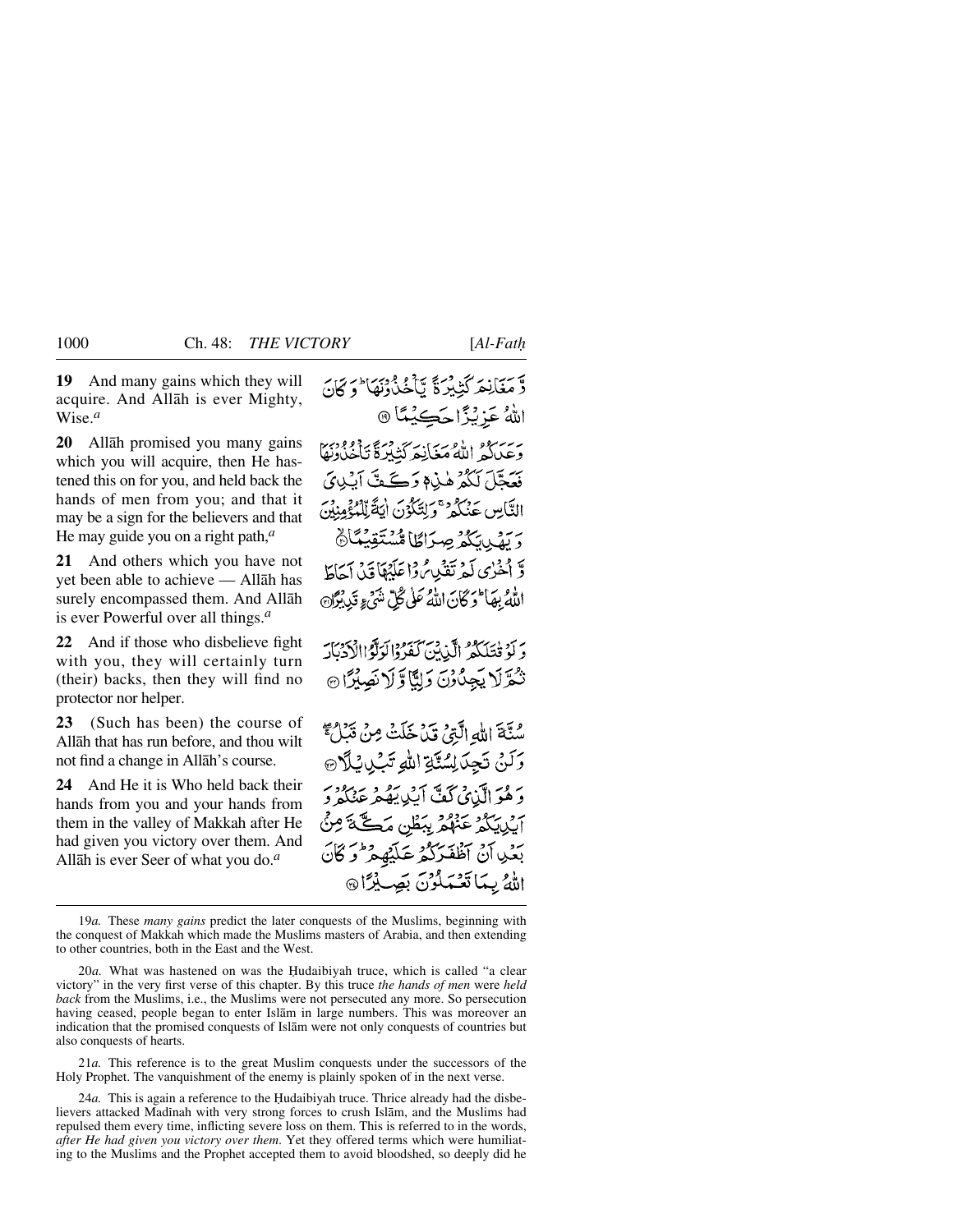**25** It is they who disbelieved and debarred you from the Sacred Mosque — and the offering withheld from reaching its goal. And were it not for the believing men and the believing women, whom, not having known, you might have trodden down and thus something hateful might have afflicted you on their account without knowledge — so that Allåh may admit to His mercy whom He pleases. Had they been apart, We would surely have chastised those who disbelieved from among them with a painful chastisement.*<sup>a</sup>*

**26** When those who disbelieved harboured disdain in their hearts, the disdain of Ignorance, but Allåh sent down His tranquillity on His Messenger and on the believers and made them keep the word of observance of duty, and they were entitled to it and worthy of it. And Allåh is ever Knower of all things.

وو الآندين كَفَرُودا وَصَدَّدْ كَفَرْعَين السَّنِجِينِ الْحَرَامِ وَالْهَدْئَ مَعْكُوْنَا أَنْ يَتَلَعُ مَجِلَّهُ ۖ وَ لَهُ لَهُ مِن حَبَالٌ مْوْمِيْنُونَ وَيْسَاْعُ مّْيَوْمِينِكْ لَ لَهِ مِ يورووون وسوره ويحصدنكم ڟؚۨ<sup>؋ۄ</sup>ۯ ڡٞڂڗۜٷؙٛٵؚۣڹڬ<u>ٲؚڔ</u>ؚ؏ڵۄۣۦٞڵؚؿؙڷڂۣڷ اللَّهُ فِي كَحْمَتِهِ مَنْ يَتَنَاءُ ۚ كَوْتَرَبَّلُوْا لَعَنَّيْنَا الَّيْدِيْنَ كَعَثَرُوْا مِنْهُمْ عَذَانًا آلَيْمًا

إِذْ جَعَلَ الَّذِينَ كَفَرُوْا فِي شُكْوَبِهِمُ الْجَمِيَّةَ حَمِيَّةَ الْجَاهِلِيَّةِ فَأَنْزَلَ اللَّهُ سُكِينِنَهُ عَلَى رَسُوْلِهٖ وَعَلَى الْمُؤْمِنِينَ دَ أَنْ مَهْيَمْهُ كَلَّمَةَ التَّقَوْيِ دَكَّانُوْٓا آَحَقَّ بِهَا وَ آَهُلَهَا ۚ وَكَانَ اللَّهُ بِكُلِّ شَيْءٍ عَلَيْهَاْ فَه

25*a.* One of the reasons given here for the truce is that the welfare of the Muslims demanded it, inasmuch as there were Muslims at Makkah who were unknown even to their brethren at Madinah, and that, if a battle had taken place, they would have suffered along with the enemy. This shows how Islåm was making silent progress at Makkah itself, even without the guidance of a preacher, and in spite of persecution.

love peace. Thus the hands of both sides were held back. Authentic reports state clearly that 'Umar openly gave vent to his injured feelings (B. 54:15). The chief terms of the agreement were: (1) That the Muslims should return without performing a pilgrimage. (2) That they should be allowed to perform a pilgrimage next year, but should not stay for more than three days. (3) That if a disbeliever, being converted, went over to the Muslims, he should be returned, but if a Muslim went over to the disbelievers he should not be given back to the Muslims (B. 54:15). The last term of the agreement was specially dissatisfying to the Muslims; but it shows the strong conviction which the Holy Prophet had in the truth of Islåm, for he was confident that none of his companions would go over to disbelief and join the Quraish; and also that those who became converts to Islåm would not desert it on account of persecution. Thus it happened that the converts to Islām from among the Makkans, not being allowed to settle at Madinah, formed an independent colony of their own (B. 54:15), proving thereby the genuineness of their convictions and the strength of their faith.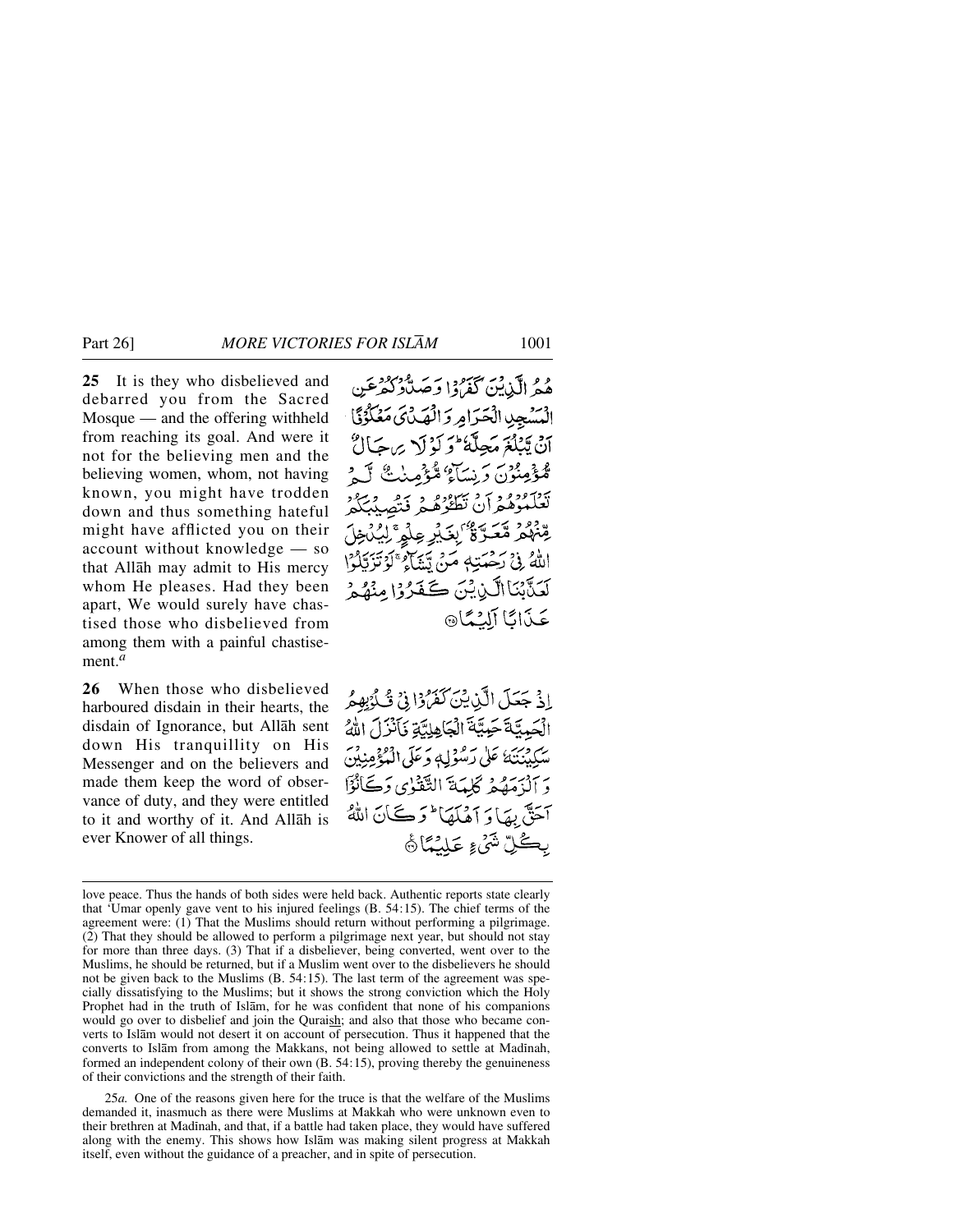### SECTION 4: **Ultimate Triumph of Islåm**

**27** Allåh indeed fulfilled the vision for His Messenger with truth. You shall certainly enter the Sacred Mosque, if Allåh please, in security, your heads shaved and hair cut short, not fearing. But He knows what you know not, so He has ordained a near victory before that.*<sup>a</sup>*

**28** He it is Who has sent His Messenger with the guidance and the Religion of Truth that He may make it prevail over all religions. And Allåh is enough for a witness.*<sup>a</sup>*

29 Muhammad is the Messenger of Allåh, and those with him are firm of heart against the disbelievers,*<sup>a</sup>* compassionate among themselves. Thou

كَقِيْدِ صَدَيْقَ لِللَّهُ بِهِ مُنْهَ لَيْݣُ الْبَدَّءَ بَ بالْحَقِّ لَتَدِيقُونَ الْمَسْعِدَ الْعَرَامَرِ إِنْ شَاءَ اللَّهُ (مِنِيْنَ لِمُحَلَّقِيْنِ وودسوديره فتقصر يس لأديجا فون فَعَلِمَ مَالَمْ تَعْلَمُوْا فَجَعَلَ مِنْ دُنِنِ ذٰلِكَ فَتُكَا قَرِيْبًا۞ هُوَ الَّذِيَّ آرْسَلَ رَسُوْلَهُ بِالْهُدْى وَ دِيْنِ الْحَقِّ لِيُظْهِرَهُ عَلَى اللَّهِ يُن ڴڸَّةٖ وَكَعْنِي بِاللَّهِ شَهِيْدًا۞ مُحَمَّلٌ تَسُوْلُ اللَّهِ وَ الَّذِينَ مَعَةَ أَبِشَدَّآَهُ عَلَى الْكُفَّايِرِ، دَسَيْلُو بَيْنَهُ مَرْ

28*a.* This prophecy of the prevalence of Islåm over all other religions is a prophecy which extends into the distant future, while Arabia saw its fulfilment in the lifetime of the Holy Prophet. The prevalence of Islåm does not, however, mean the political supremacy of its adherents at all times, nor does the prophecy signify that other religions would at any time entirely disappear. It only indicates that the superiority of the religion of Islåm over all other religions will at last be established, and Islåm will be the religion of the majority of the nations of the earth. No other scripture prophesies the triumph of the religion it preaches in such unmistakable terms. See also 9:33; 61:9.

<sup>27</sup>*a.* The Holy Prophet's journey to Makkah to perform a pilgrimage with 1,500 of his companions was undertaken on the basis of the vision stated here. In a vision, the Prophet had seen himself and his companions performing a pilgrimage. Convinced of the truth of his vision, he set out with about 1,500 of his companions with the object of performing a pilgrimage. The Makkans, however, opposed him at Hudaibiyah, and a truce was there arranged, according to which the Holy Prophet had to return without performing a pilgrimage. The truth of the vision is therefore asserted here. It is made clear that the Prophet's return did not falsify the vision, which had to be, and was, fulfilled next year. This was the answer which the Holy Prophet gave to 'Umar when he objected to returning without performing a pilgrimage (B. 54:15). The *near victory* referred to here as coming *before that*, i.e., before the vision was fulfilled by the actual performance of the pilgrimage during the following year, is the conquest of Khaibar which happened in the month of Şafar in the seventh year of the Hijrah.

<sup>29</sup>*a. Ashiddå'* is plural of *shadßd*, which means *firm, strong, powerful,* as well as *brave, firm of heart* (LA, Q, LL). *Shiddat*, the root word, also signifies *firmness of heart* (T). The translation *fierce*, or *vehement*, adopted in English translations, is not correct here. The Muslims stood firm against the disbelievers but they were never fierce or hard in their treatment towards them.